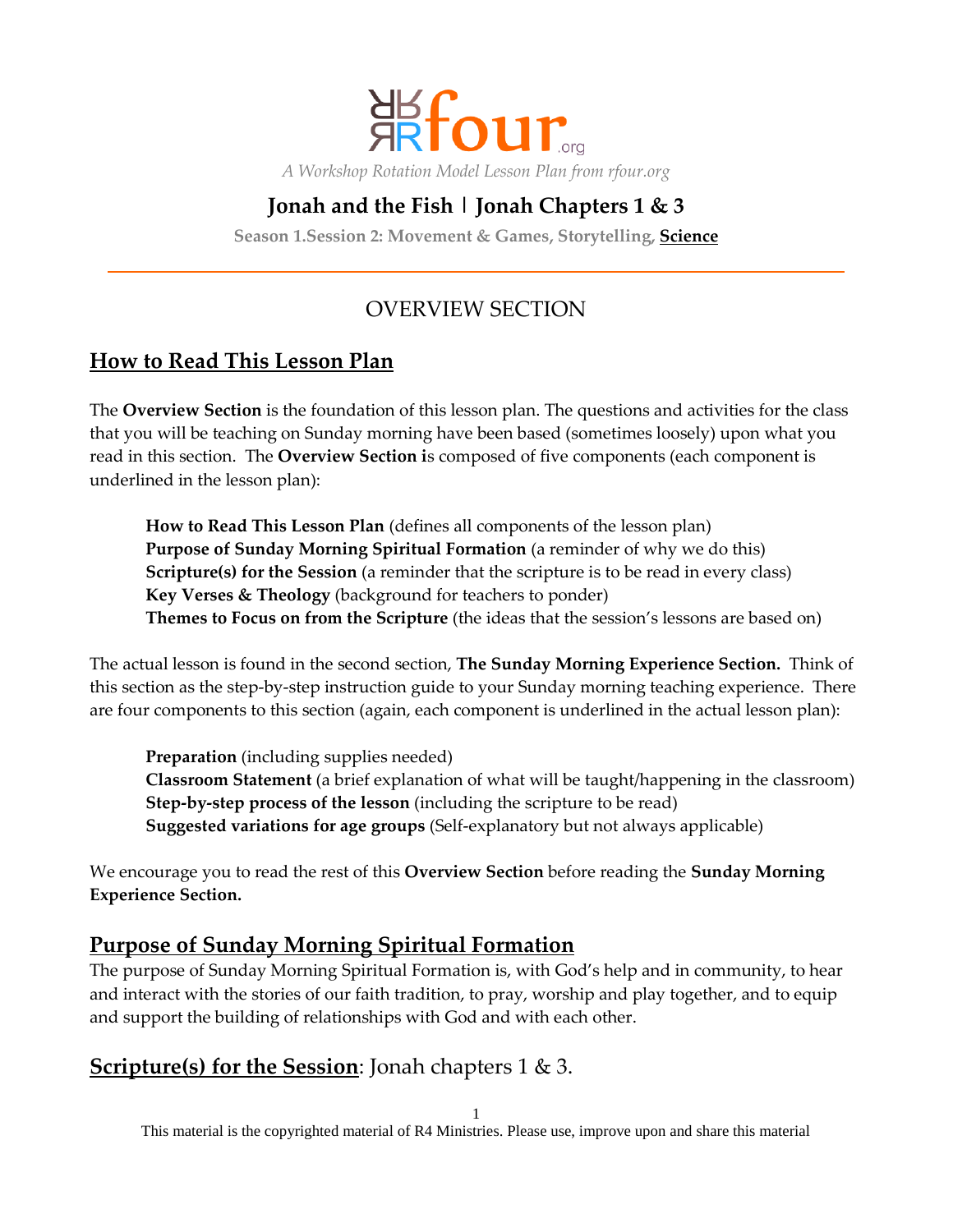*Please READ this aloud in every class you teach.* The actual words to the scripture can be found in **The Sunday Morning Experience Section: Step-by-Step process of the lesson**. When reading to the class, please read it from the lesson plan (not an actual Bible) as the wording of the scripture has been modified to help clarify some language issues.

**Key Verses & Theology:** These are provided to help the teachers think about and build a framework for understanding the story to help in answering some of the questions that the students might raise in class.

*1:2 "Go at once to Nineveh, that great city, and cry out against it; for their wickedness has come up before me." 3 But Jonah set out to flee to Tarshish from the presence of the Lord.* In these two verses we see that the author of Jonah sees no difference between disobeying God and not being in the presence of God. The author is not saying that God is not in or at Tarshish. The author is saying that Jonah is trying to remove himself from God's presence by being disobedient. Tarshish is in the exact opposite geographical direction from Nineveh. Jonah is going the wrong way. Jonah has very reasonable reasons for doing this: Nineveh is the capital city of Israel's current occupiers. Nineveh probably will kill Jonah for bringing this message. But, however reasonable, these reasons send Jonah in the wrong direction – away from God. Compare this with Jacob and last session's story, where God's telling Jacob to go back to Esau, and Jacob has very strong fear about going, but does. Jonah doesn't even try to go. He just runs away.

*2:4 But the Lord hurled a great wind upon the sea, and such a mighty storm came upon the sea that the ship threatened to break up.* Thus begins the strangest part of this story: God intervenes first with winds and storms, then with a game a chance (the drawing of straws) and then by sending a great fish to swallow Jonah whole. Such stories lend themselves to thinking of God as a God that intervenes in the physical world. However, for the Israelites (the first hear-ers of the story), the concept of a storm on the water would be understood not just as a storm, but also as a symbol for chaos. So another way to think of the story is to think of how disobeying God leads to chaos. The chaos, though, doesn't happen because God punishes us and is out to get us. Instead, the chaos is part of the design of creation. We're supposed to have God in us (Genesis 3 – God breathes life into humans). If a car starts to run out of gas, what does it do? It sputters and coughs and finally comes to a stop. In this scenario, the car is not being punished (nor is it punishing you, the driver). It's simply living within its design. So it is with us and God. We and our surrounding environment start to sputter and cough when we stop receiving God. But God never gives up on us, no matter how great the storm. So if we choose to seek God again, even if it is in the middle of a great big chaotic storm, God will offer us a way out. In Jonah's case, that second chance came in form of a "Large Fish."

*3:4 Jonah began to go into the city, going a day's walk. And he cried out, "Forty days more, and Nineveh shall be overthrown!" 5 And the people of Nineveh believed God; they proclaimed a fast, and everyone, great and small, put on sackcloth. 6 When the news reached the king of Nineveh, he rose from his throne, removed his robe, covered himself with sackcloth, and sat in ashes.* This is a rather remarkable turn of events. The prophet in this story has to be eaten by a giant fish in order to be obedient to God's call. The supposedly evil and godless conquers of Nineveh on the other hand heed God's call immediately. In both instances,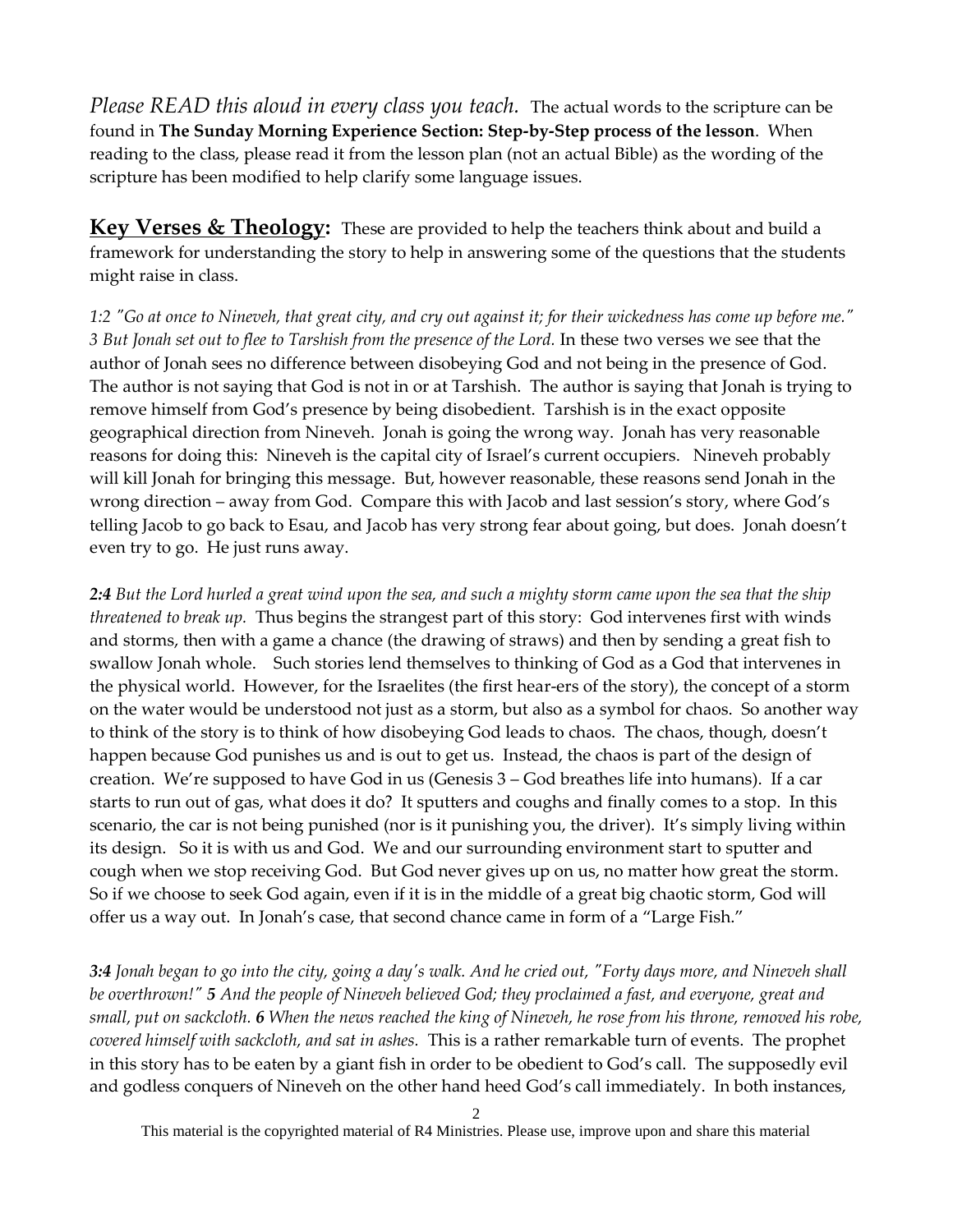however, there is repentance. Repentance means to turn around. Jonah was going in the wrong geographical direction. But because he "repented" or turned around, then he was headed in the right direction. And because he was headed in the right direction, he was able to remind others to go in the right direction. And they listened!

**Themes to Focus on from the Scripture:** Themes are provided to help teachers understand the teaching of the *session* (not necessarily the class). Sometimes an activity in one class may not match up with any of the themes.

**Disobedience:** Jonah thinks he knows better than God (it's actually in chapter 4 where Jonah said he knew that God would spare Nineveh because God was a loving and forgiving God). Jonah doesn't want Nineveh to hear the word of God because Nineveh is the oppressor of Israel. It is the enemy of Jonah's people. So Jonah goes in the opposite direction. Jonah heads for Tarshish. In Jonah's running away though, he encounters a huge storm and is then tossed into the waters.

**Chaos/accidents**: Jonah being tossed into the raging waters of a sea in the middle of a storm is quite the scene. And a little bit scary. If you ignore the strangeness of the story and instead look at the metaphors/symbols, then the story makes a little more sense. The sea or water represents chaos. And the chaos is stirred up for Jonah because Jonah is disobeying God. The story makes it sound like God is punishing Jonah. But a better way to think about it is that chaos is a natural consequence to disobeying God. Just like if a parent tells a child to brush his/her teeth, but the child does not, the natural consequence is that the child gets a cavity. Another way to think about chaos is to think about accidents. Like a car accident for example. A car accident usually happens when one or more drivers are not paying attention for whatever reason to what they should be paying attention to. The result is an accident/chaos. This is what happens for Jonah. He should be paying attention to what God tells him what to do. Instead, he turns his back.

**Repentance/turning around/metanoiya**: Jonah turns his back on God and experiences chaos. In the chaos, he comes to realize his mistake and so he turns around and goes to where he's supposed to go. This *turning around* is called "metanoiya" in Hebrew. We translate that word in English to: Repentance. Jonah is repenting. And in Jonah's repenting, he still isn't completely obedient. God tells him to go through the city. It's a three days walk. Jonah only goes for a day's walk. But Jonah's obedience, if only a third of obedience, is enough. The whole city repents (turns around). Jonah who is supposed to know better has to be thrown in the water and eaten by a fish for three days before repenting. He's the prophet! But the enemy of the prophet's people hear him speaking, and they listen immediately! And what happens? God says that "calamity" (another word for chaos) will not be experienced by these people.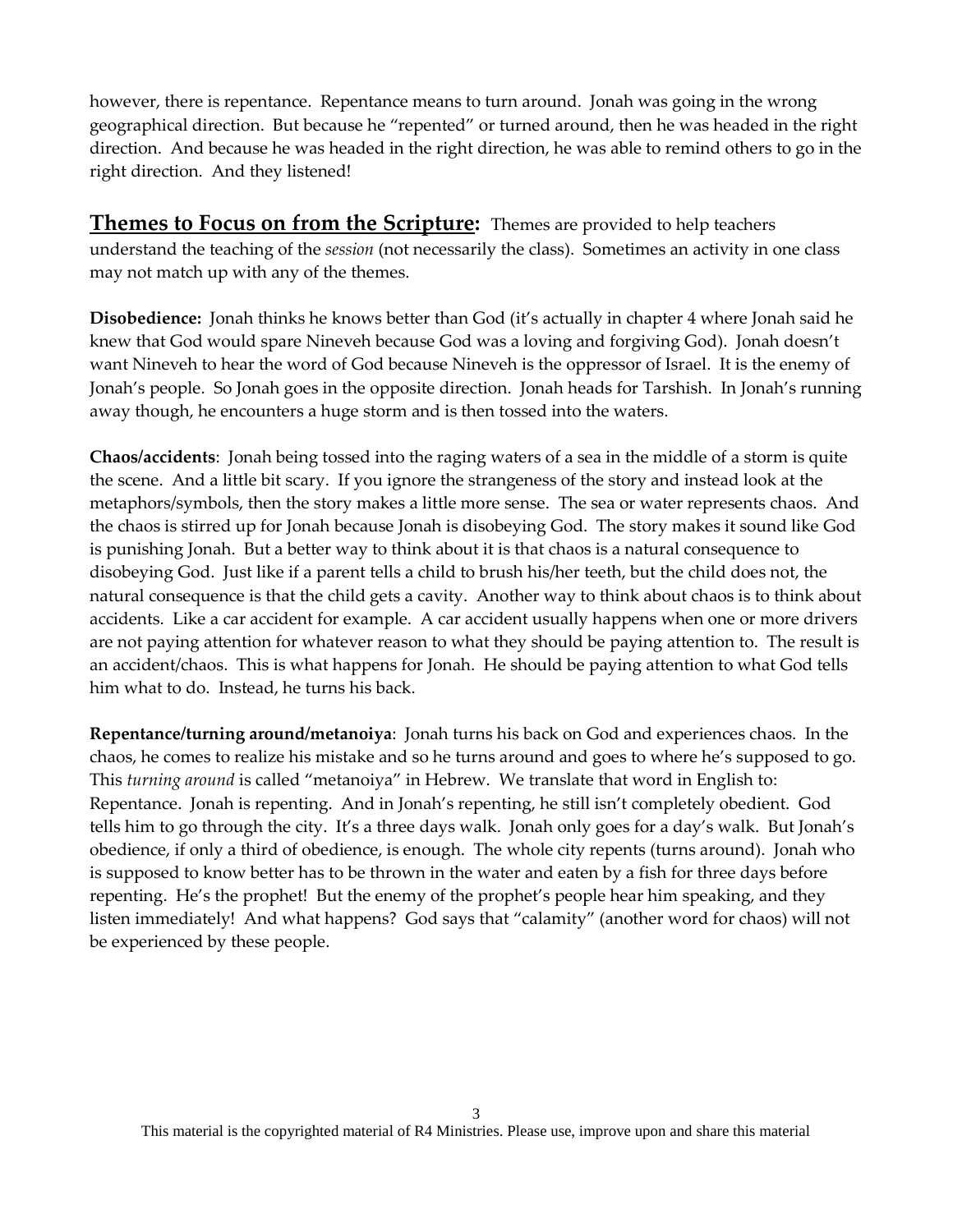

# **Jonah and the Fish | Jonah Chapters 1 & 3**

**Season 1.Session 2: Movement & Games, Storytelling, Science**

# THE SUNDAY MORNING EXPERIENCE SECTION

# **Preparation**

- o Print out this lesson plan and bring it with you on the Sunday Mornings you are teaching
- o Arrive at pre-arranged time to join other teachers, shepherds and staff for an opening prayer.
- o Supplies Needed: Styrofoam cups, construction paper for sails, hole punch, straws, scissors, tape, markers, vinegar and baking soda, pan for vinegar and baking soda, table cloth to catch vinegar and baking soda, cardboard discs, markers, thread, example of this.

# **Classroom Statement**

Class will practice saying "chaos" whenever they hear the word "sea." Activities include making a sailboat that'll survive the stormy seas of vinegar and baking soda and the making of "Thaumatropes" which are simple devices that help show/tell a story (in this case of Jonah praying inside the fish).

# **Step-by-Step Process of Lesson**

Shepherd comes in with students

**SHEPHERD ASKS** "Question of the Day."

### **INTRODUCE yourself**

Hi, my name is \_\_\_\_ and I want you call me (tell the students how they may address you).

### **PRAY** (Short and simple is perfect)

God, thank you for this day and for each other. We need your help. Help us to learn about you this day. Amen.

### **TELL**

- In the story that I'm going to read you, every time you hear the word "Sea" I need you to say as a group, "Chaos."
- Let's practice that…"SEA!" (chaos!). "SEA!" (chaos!).
- Do you know what chaos means? Right. It's when everything goes crazy and has no reason or pattern in it or to it.

4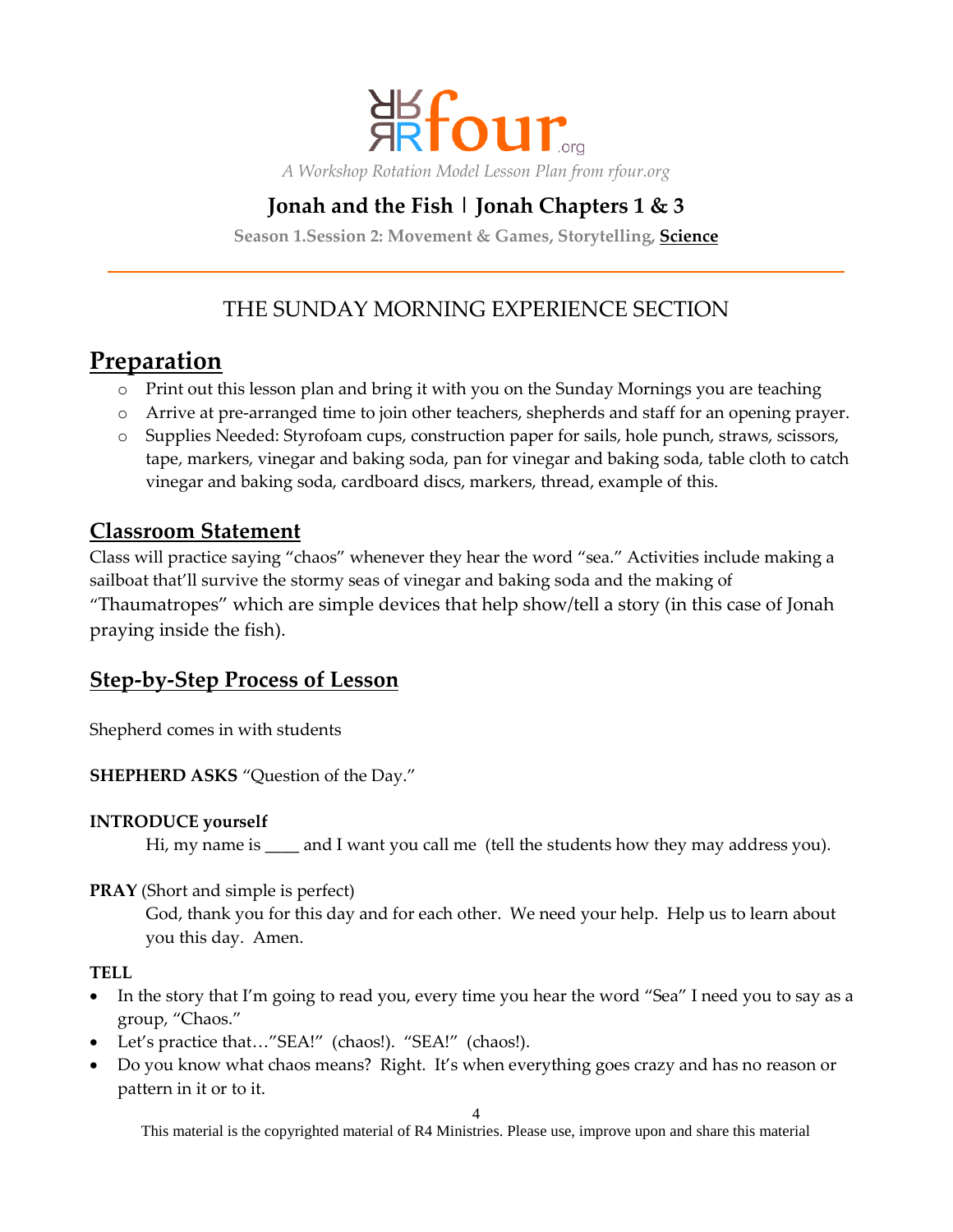- o Accidents are chaos.
- o Chaos is when things stop going as planned.
- o When you spill your milk that is chaos, because the milk is no longer where it's supposed to be.
- Again, whenever I read the word "Sea," what are you going to do? That's right. You're going to say, "Chaos."
- You ready? You think you can do this? Alright....

### **READ SCRIPTURE STORY (Jonah chapters 1 & 3)**

**Jonah 1 -** *1* Now the word of the Lord came to Jonah (who was a prophet – someone who speaks for God to the people). God told Jonah, *2* "Go at once to Nineveh, that great city, and cry out against it; for their wickedness has come up before me." *3* But Jonah set out to for Tarshish which was in the opposite direction from Nineveh. Jonah was trying to hide from the presence of the Lord. He did this by going down to Joppa and found a ship going to Tarshish; so he paid his fare and went on board, to go with them to Tarshish, away from the presence of the Lord.

*4* But the Lord hurled a great wind upon the **sea**, and such a mighty storm came upon the **sea** that the ship threatened to break up. *5* Then the sailors were afraid, and each cried to his god. They threw the cargo that was on the ship into the **sea**, to lighten the boat. Jonah, meanwhile, had gone down into the hold of the ship and had lain down, and was fast asleep. *6* The captain came and said to him, "What are you doing sound asleep? Get up, call on your god! Perhaps your god will spare us a thought so that we do not die." *7* The sailors said to one another, "Come, let us cast lots, so that we may know whose fault this is." So they cast lots, and the lot fell on Jonah. *8* Then the sailors said to Jonah, "Tell us why this is happening?" Jonah told them and the men were even more afraid, and said to him, "What is this that you have done!"

*11* Then they said to him, "What can we do so that the **sea** may quiet down for us?" For the **sea** was growing more and more stormy. *12* Jonah said to them, "Pick me up and throw me into the **sea**; then the **sea** will quiet down for you; for I know it is because of me that this great storm has come upon you." *13* Nevertheless the men rowed hard to bring the ship back to land, but they could not, for the **sea** grew more and more stormy against them. *14* Then they cried out to the Lord, "Please, O Lord, we pray, let this be the right thing to do because we do not want to do it." *15* So they picked Jonah up and threw him into the **sea**; and the **sea** ceased from its raging. *16* Then the men offered a sacrifice to the Lord and made vows. *17* But the Lord provided a large fish to swallow up Jonah; and Jonah was in the belly of the fish three days and three nights. In the belly of the large fish, Jonah prayed to God. Then the fish spat Jonah up on a beach.

**Jonah 3** - *1* The word of the Lord came to Jonah a second time, saying, *2* "Get up, go to Nineveh, that great city, and proclaim to it the message that I tell you." *3* So Jonah set out and went to Nineveh. Now Nineveh was a very large city. It took three days to walk across it. *4* Jonah went a day's walk into it and he cried out, "Forty days more, and Nineveh shall be overthrown!"

*5* And the people of Nineveh believed God; they proclaimed a fast (this meant no one ate), and everyone, great and small, put on sackcloth (very itchy, ugly clothing). *6* When the news reached the king of Nineveh, he rose from his throne, removed his robe, covered himself with sackcloth, and sat in ashes. *7* Then he had a proclamation made in Nineveh: "I command that no human being or animal, no herd or flock, shall taste anything. They shall not feed, nor shall they drink water. *8* Human beings and animals shall be covered with sackcloth, and they shall cry mightily to God. All will turn from their evil ways and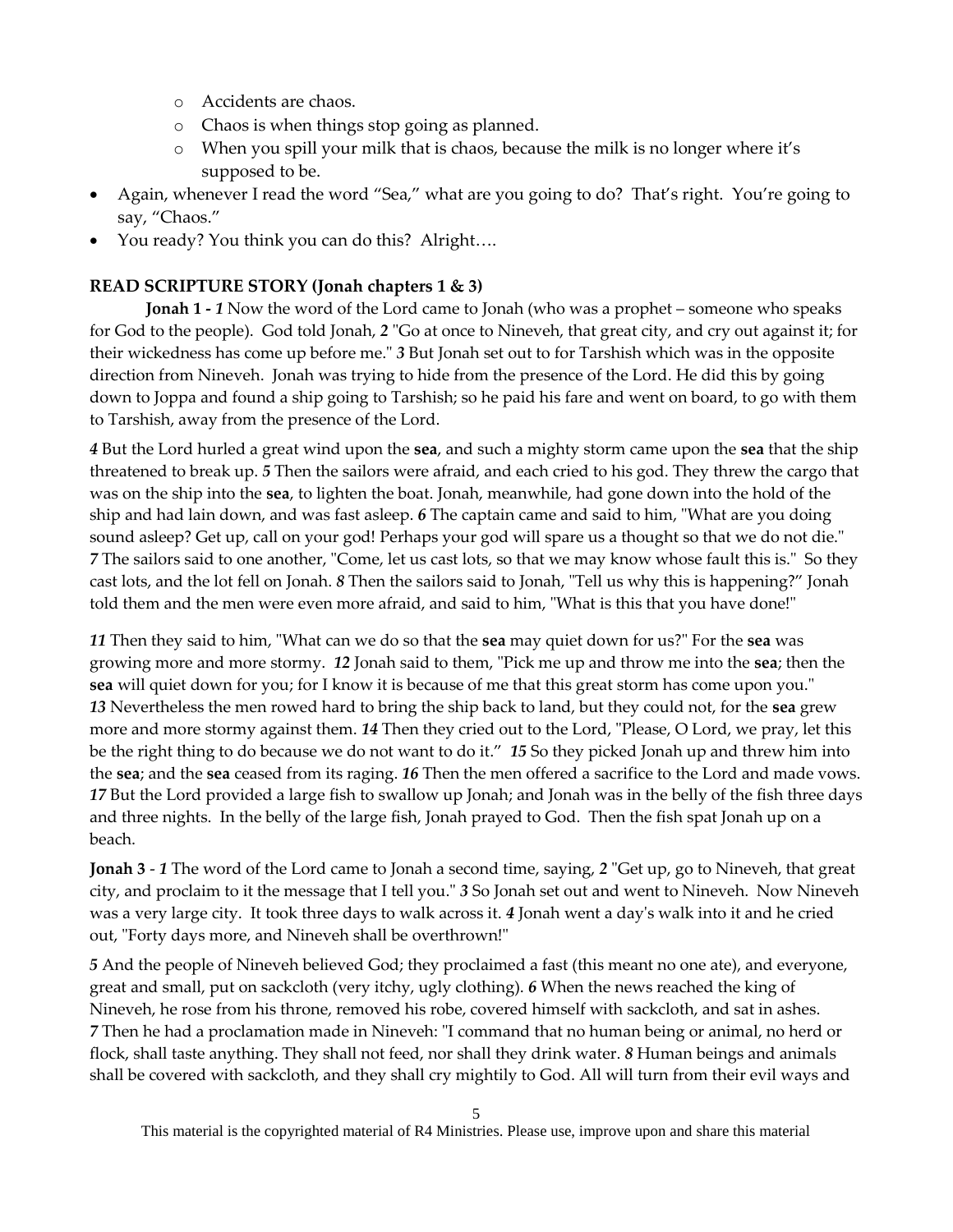from the violence that is in their hands. *9* Who knows? God may change his mind; he may turn from his fierce anger, so that we do not die." *10* When God saw what they did, how they turned from their evil ways, God changed his mind about the disaster that he had said he would bring upon them; and he did not do it.

## **ASK**

- First…good job on saying Chaos whenever I said sea!
- Where did God tell Jonah to go? (Nineveh)
- Where did Jonah actually try to go? (Tarshish)
- Did you hear in the story what direction Tarshish was from Nineveh? (the opposite direction show map)
- If Jonah had been obedient, would he had been in the storm and then tossed into the sea?(Highly unlikely)
- Because Jonah was disobedient to what God called him to do, he then experienced a lot of chaos, didn't he? (yes)
- At the end of the story, are the people of Nineveh obedient or disobedient? (obedient repentant)
- Because they change their ways, do they suffer chaos like Jonah did? (Nope).



### **SHOW MAP**

### **TELL**

- The people who first told each other these stories would think of the word "chaos" whenever they heard the word "sea." That's why we said "Chaos" together whenever we heard the word **"**sea.**"**
- We're now going to make some sailboats and then try to sail them across a very stormy sea**.**
- Whichever sailboats survive must be the ones that threw Jonah overboard into the sea**.**

### **EXPLAIN**

Take a Styrofoam cup and cut the top half off (for younger class, have some cups done already).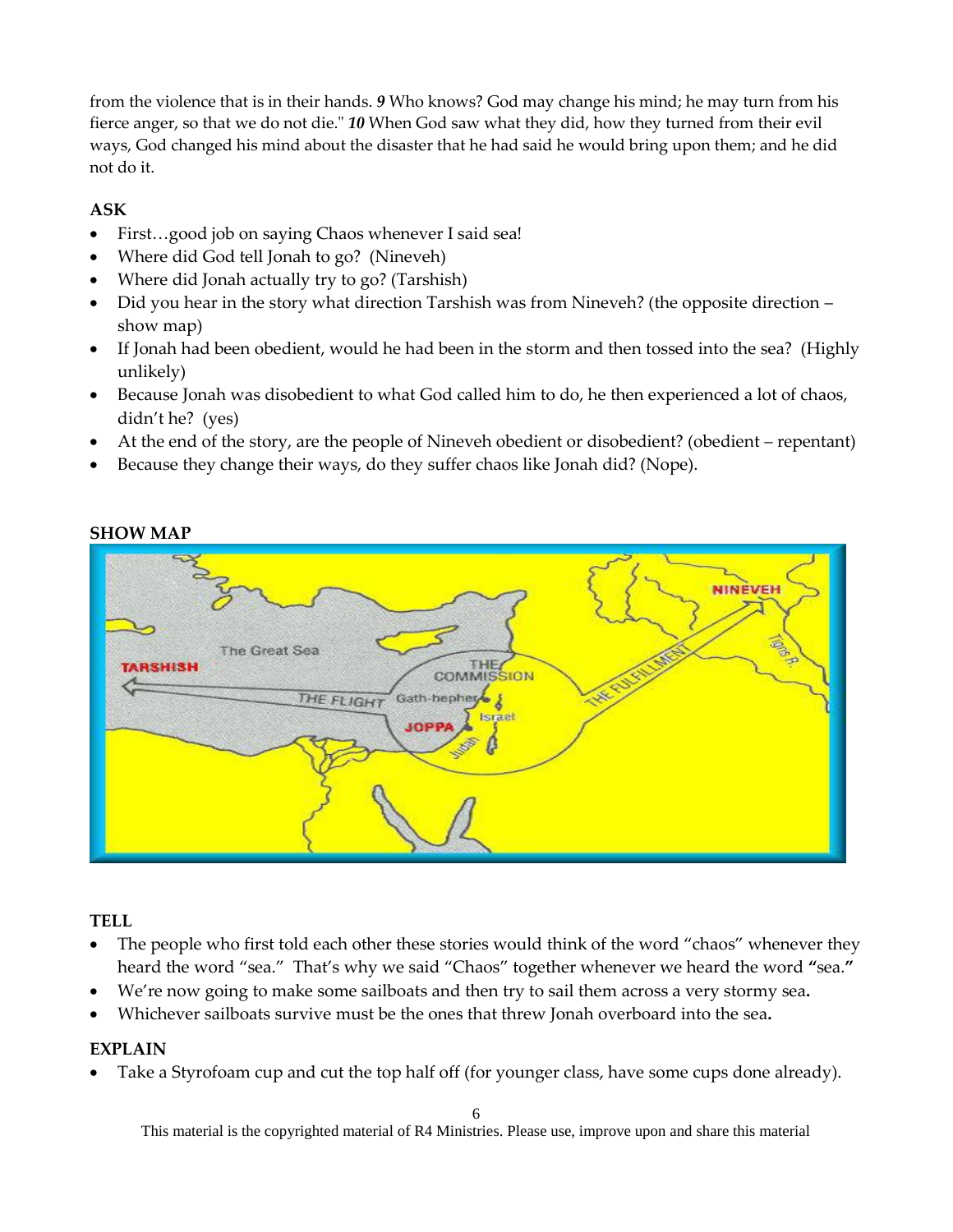- Cut out a triangle from the construction paper.
- Punch two or three holes along the longest edge.
- Weave a straw through the holes. This is your sail.
- Tape your sail to the inside of your boat/cut up cup.
- Use markers to decorate your sailboat. Give it a name.
- It might look something like this:

### **DO**

1. Put vinegar in bowl, filling the pan about halfway full.

- 2. Put in sailboats.
- 3. Add teaspoons of baking soda.
- 4. Watch the sailboats bounce up and down. Watch all the bubbles.
- 5. Say, "I think the SEA should be a bit more stormy, don't you? and then add more soda

6. Whose sailboat didn't tip over? Those must've been the ones that tossed Jonah overboard into the sea.

## **TELL**

- After Jonah was tossed into the sea a large fish came and ate him (without chewing, apparently).
- And what did Jonah do inside of the fish? That's right! He prayed.
- So Jonah was disobedient, didn't pay attention to God and so he was tossed into the sea**.**
- But God gave Jonah another chance to be obedient, so in the middle of that sea God provides Jonah a chance to seek God.

### **EXPLAIN**

- On these cardboard discs, we're going to draw Jonah praying on one side.
- On the other side, we're going to draw the fish that ate him without chewing him.
- The hard part is making sure that the Jonah on the one side fits inside the fish on the other side. So we have to draw very carefully.

## **HERE'S HOW**

- Take a plastic plate and cut the outside ring off of it.
- Discard the "ring"
- Take yellow card stock paper and using the newly-cut plate, trace a "circle" on the yellow paper
- Cut out two circles from the yellow cardstock.
- Paste or tape one yellow circle to each side of the newly-cut plate.
- Draw with crayons on one side of the plate/yellow paper the fish that Jonah was in. Add details like bubbles and other fish.
- On other side of plate/yellow paper, draw Jonah praying. MAKE SURE TO LINE HIM UP WITH THE FISH ON THE OTHER SIDE SO THAT JONAH IS INSIDE THE FISH.
- Punch a hole on each horizontal side of the plate.
- Take one string of yarn, double it up and push the folded part through the hole.
- Bring the two ends of the yarn through the loop sticking out of the hole.
- Tighten.